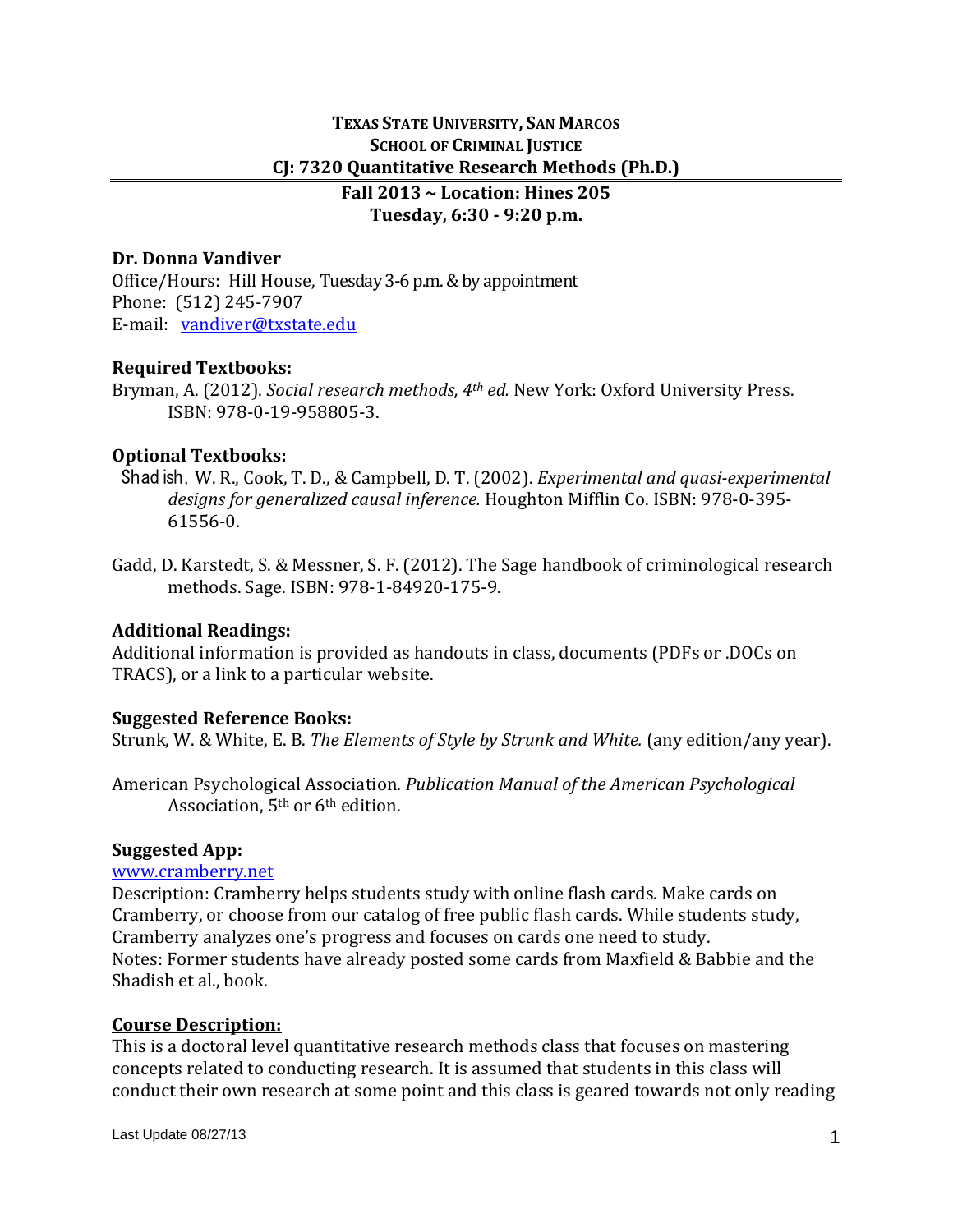other people's research, but evaluating existing research, and carrying out their own research projects. Emphasis is placed on logic of science, links between theory and methods, ethics, research designs, measurement, sampling, issues related to database management, and secondary data.

## **Student Learning Goals:**

- Evaluate existing literature (identify strengths and weaknesses of research).
- Define key concepts of various research projects; identify techniques for measurement; identify validity, reliability issues and develop strategies for minimizing/eliminating such issues.
- Identify various research designs and the advantages/disadvantages of each, including determining the most appropriate research design.
- Develop one's own hypothesis/research questions and quantitative research design; identify hypotheses/research questions in others' research.
- Define and identify ethical issues as they relate to research, including IRB processes.
- Identify and utilize secondary sources of data.

These goals will be attained through assigned readings, discussions, exams, and assignments.

## *Format of class:*

- Students are expected to come to class prepared (have assigned readings completed) and participate in ALL class discussions.
- There are two in-class exams (mid-term and comprehensive final), a research project, three journal issue reviews, and several (graded and ungraded) assignments for the class.
- The format of class includes seminar-style lectures and discussions.
- Ungraded and informal assignments will be given throughout the semester. These are designed to assist students learn/apply the material. They are required assignments.
- You may stop by my office to have questions answered as well. While I do have set office hours, you may stop by *any time*. Emailing questions is also acceptable.

## **Website/TRACS:**

Each student is required to access TRACS for lecture notes, assignments, and grades. From txstate.edu, click on TRACS (under online services). There are tutorials available to learn how to use TRACS at http://tracsfacts.its.txstate.edu/. If you need further assistance, please contact the helpdesk at 245-4357.

# **GRADE INFORMATION**

# **Participation/Assignments (30)**

Students are expected to participate in all classes and complete all assignments. Your participation grade will be negatively affected after you miss one class.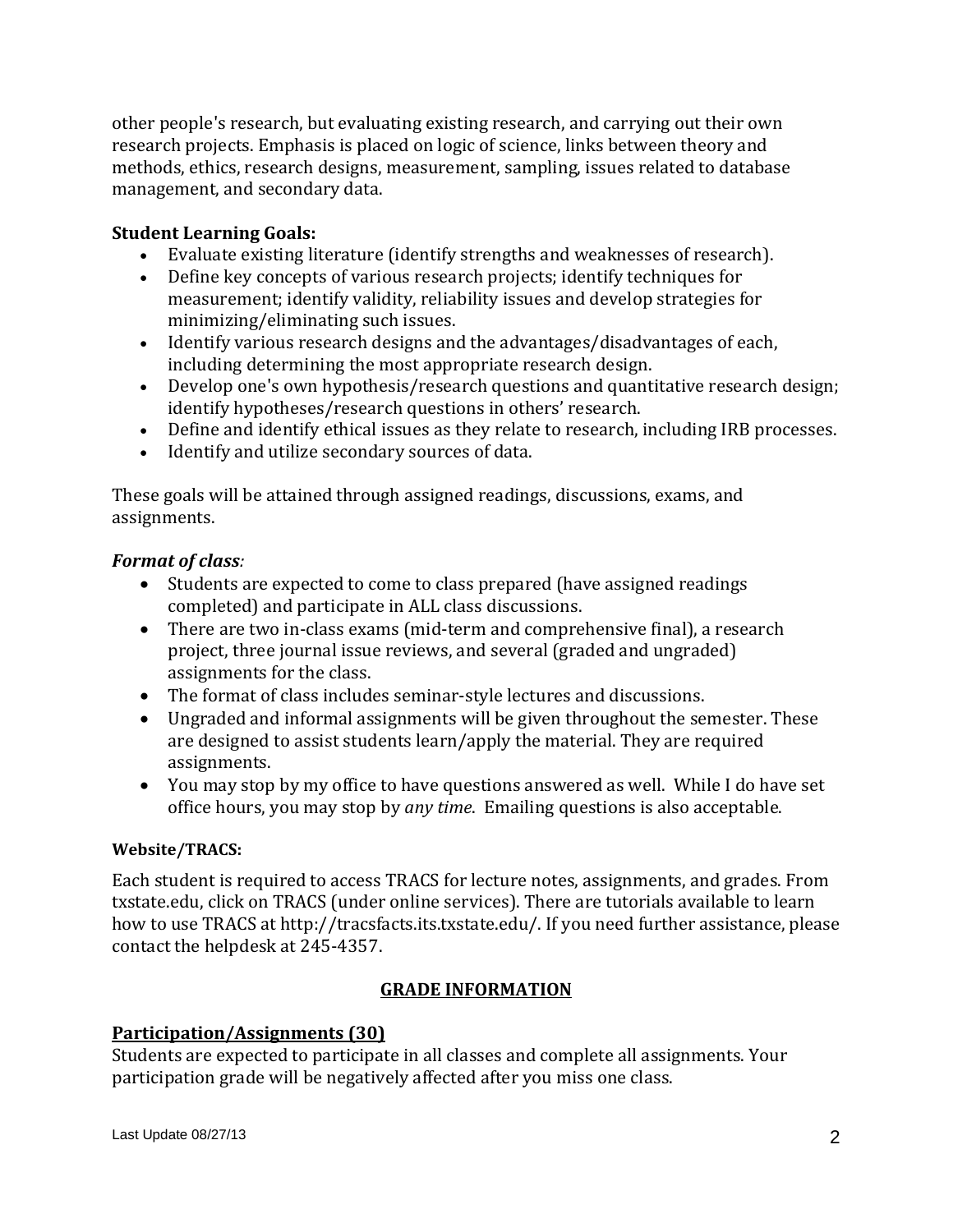## **Tests: (200 Points)**

There are two in-class/closed book/notes exams in this class. The exams will be essay format. They will be similar to comprehensive exam questions (two broad questions; each student chooses which question to answer. Two and a half hours to take the exam. Exams will be taken in lab with computers; typed answers).

## **Research Project (150 points)**

This semester the research project will focus on the topic of violent offenses. Students will select some area of violence offenses to explore and write up. Each section of the project will be graded separately. The research project will consist of: (1) writing an annotated bibliography (20 points); (2) conducting a literature review (30 points); (3) developing a research plan/writing a methods section (30 points); (4) downloading and analyzing data from NIBRS and (5) writing up those results (40 points). An overview of the assignments is presented below.

• **Assignment 1/Research Project (20 points):** Each student will conduct an annotated bibliography of the sources he/she plans to use in the paper. This assignment should include a tentative title/focus of the project. Include an introductory paragraph stating what aspect of violence will be researched. This is a broad topic, and students need to narrow this down. The citations are to follow APA guidelines. An annotated bibliography includes a list of sources with a summary and evaluation of each source. The summary/evaluation can be single-spaced and should not be longer than 1/2 of a page. During the first weeks of class, your readings include several articles about how to critically evaluate your sources. *Thus, the summary/evaluation should NOT just be a summary; it must evaluate the sources.* There is not a minimum number of sources or minimum number of pages for this assignment; it should be a thorough review of the relevant sources related to the topic. **This assignment is due September 17.** Turn in your assignment electronically on TRACS under Assignment 1 Research Project.

Format: Include a cover page. Use APA guidelines for citing sources. Use 1" margins (left, right, top, bottom). Use a standard font (12 point Times New Roman or 12 point Cambria). Double-space.

• **Assignment 2/Research Project (30 points):** Based on the sources collected in assignment one, students will write an Introduction and Literature review. The final product (Introduction, Literature Review, Methods, Results, Discussion and Conclusion) should be between 15 to 20 pages. **This assignment is due October 1.** Turn in your assignment electronically on TRACS under Assignment 2 Research Project. Follow the same format listed above.

• **Assignment 3/Research Project (30 points):** Address all comments/issues that I noted in your Assignment 2 and add a methods section. This assignment, therefore, should include a complete Introduction, Literature Review, and Methods section. The Methods section should include the following sections: (1) research questions and hypotheses; (2) conceptualization/operationalization of key concepts, (3) target population, data source(s)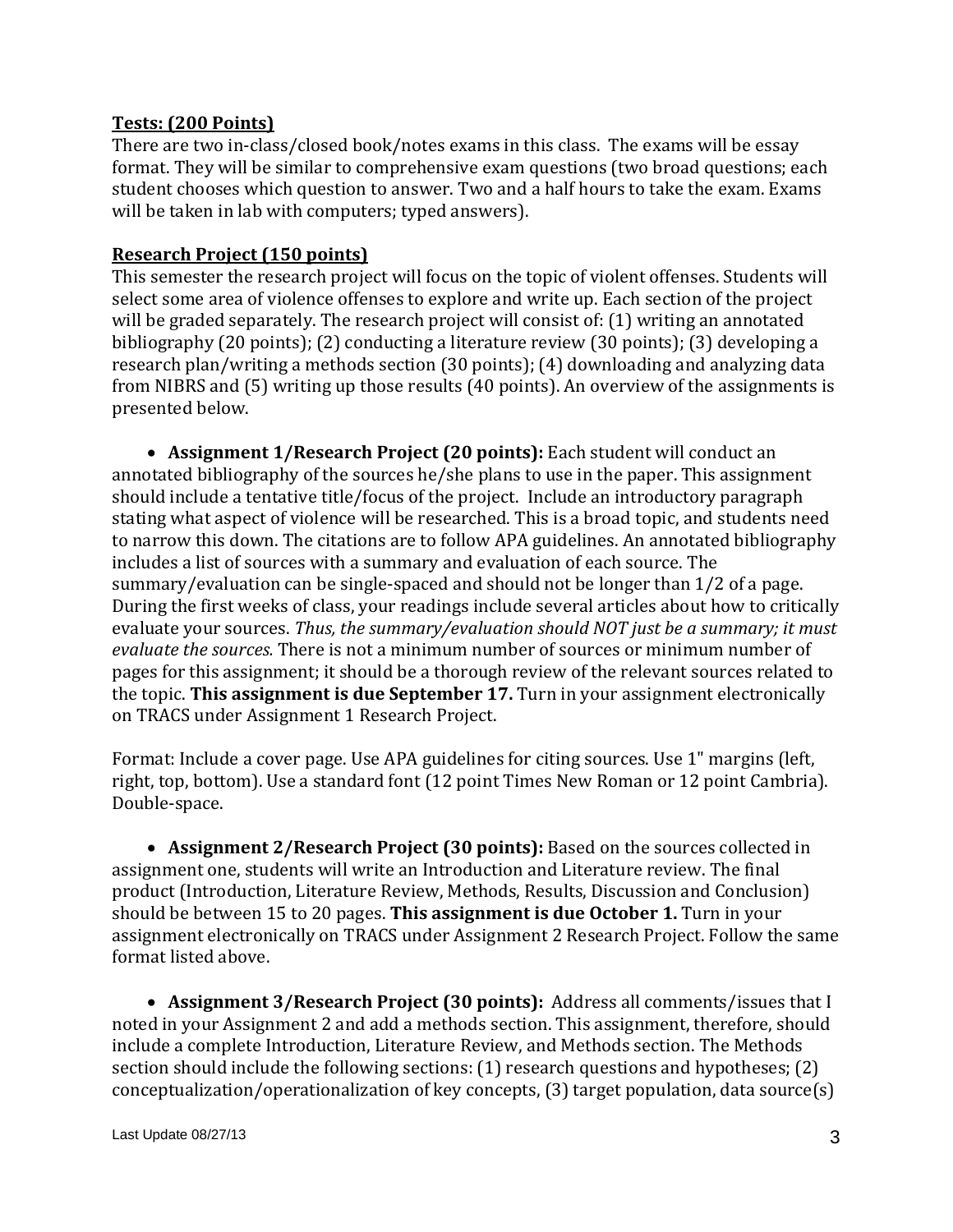and sampling issues, (4) measurement issues, validity, reliability, limitations, etc.), (5) analysis and a (6) discussion of the impact of the findings. **This assignment is due October 22.** Turn in your assignment electronically on TRACS under Assignment 3 Research Proposal. Follow the same format listed above.

• **Assignment 4 & 5 (40 points):** Address all comments/issues that I noted in your previous and add a methods section. Download the data from NIBRS, select variables, and analyze the data according to your methods section. Write up the results. Use no more than four tables/figures. Add a discussion and conclusion section. More directions/guidance will be given in class (possibly including short assignments and discussions in class to provide guidance). **The due dates will be announced in class and posted on TRACS.**

## **Review Three Issues of Justice Quarterly (15 points x 3 = 45 total points)**

Students will examine four issues of *Justice Quarterly* throughout the semester. A separate assignment sheet will be given with details. Students must turn in (on TRACS) their writeups and be prepared to discuss the issue in class. The due data are as follows: JQ, 30,5**;** JQ, 30,4, & JQ 30,3.

**Summary of Points:** Participation = 30; Exams = 200; Research Project = 150; Review JQ = 45. Total =  $425$ .

# **CLASS POLICIES AND PROCEDURES**

**Attendance & Participation:** All students are expected to come to class each time. Missing class should be avoided. All students should be prepared (having read material, participate in discussion, etc). Those who are not prepared will have their grade deducted based on their lack of attendance, participation, and preparedness.

## **Late Assignments/Papers/Etc:**

Students may turn in their assignments up to one week late. Late points will be taken off. Late assignments/papers will NOT be accepted after one week from the original due date.

# **Disability:**

Students with a disability, which affects their academic performance, are expected to arrange for a conference with the instructor in order that appropriate strategies can be considered to ensure that participation and achievement opportunities are not impaired. Those with a physically impairment are encouraged to contact the disabilities office.

## **Academic Dishonesty:**

Students are expected to be familiar with all University policies regarding academic dishonesty.

http://www.dos.txstate.edu/TxState-Handbook/Rules-and-Policies/Honor-Code.html

*Writing Assignments:* Students are expected to do their own work. It should be assumed that all assignments are to be completed by yourself, unless I have indicated otherwise.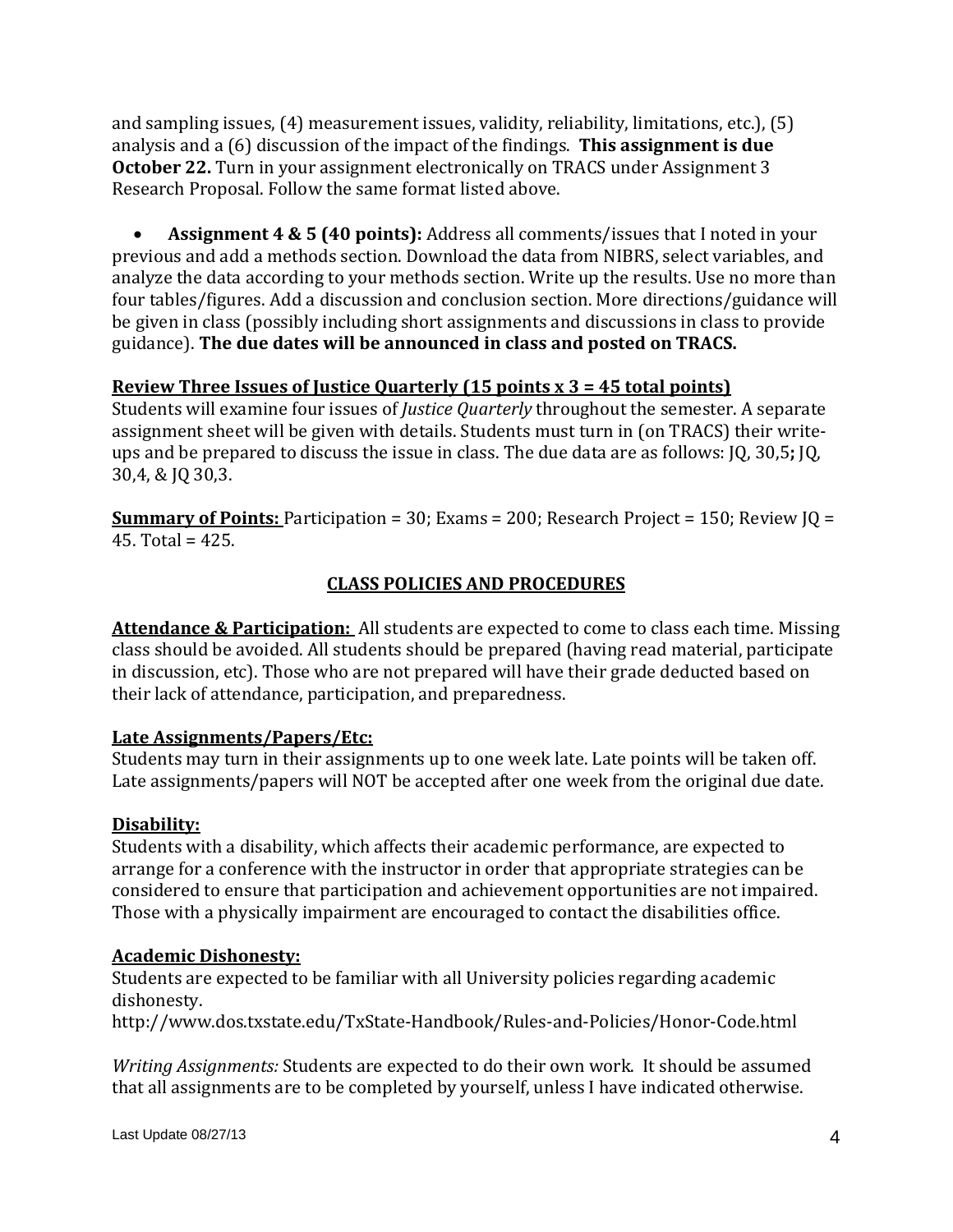Any form of plagiarism will not be tolerated. Plagiarism includes (but it is not limited to) paraphrasing someone else's work and not including the in-text citation, turning in a friend's work (or buying a copy from another person or company), cutting and pasting an author's exact words and passing it off as paraphrased information. (You should not use five or more consecutive words from another source w/out quoting it), changing a few of the author's original words, but keeping the same sentence structure. If you are not familiar with what constitutes plagiarism or have a question, there are many available sources (Internet and on-campus) that I will provide you upon request.

### **Grading Policy:**

Your grade is based on the number of points earned on exams, assignments, and participation. At any time you should be able to access your current grade on TRACS. If there is an error on TRACS, please notify me immediately.

**Grades are not negotiable:** At the end of the semester if you are a few points away (or even one point) from the next grade, you will not have the opportunity to do additional work. Throughout the semester each student should keep up with their grade and monitor their own progress. If you want a certain grade in this class, you should calculate the number of points needed on each exam/assignment to obtain that grade. Hold yourself accountable. All grades are posted on the course website; if the grade on the website is not accurate—contact me *immediately*.

**Grading scale: 100% - 90.0% = A 89.9% - 80.0% = B 79.9% - 70.0% = C 69.9% - 60.0% = D**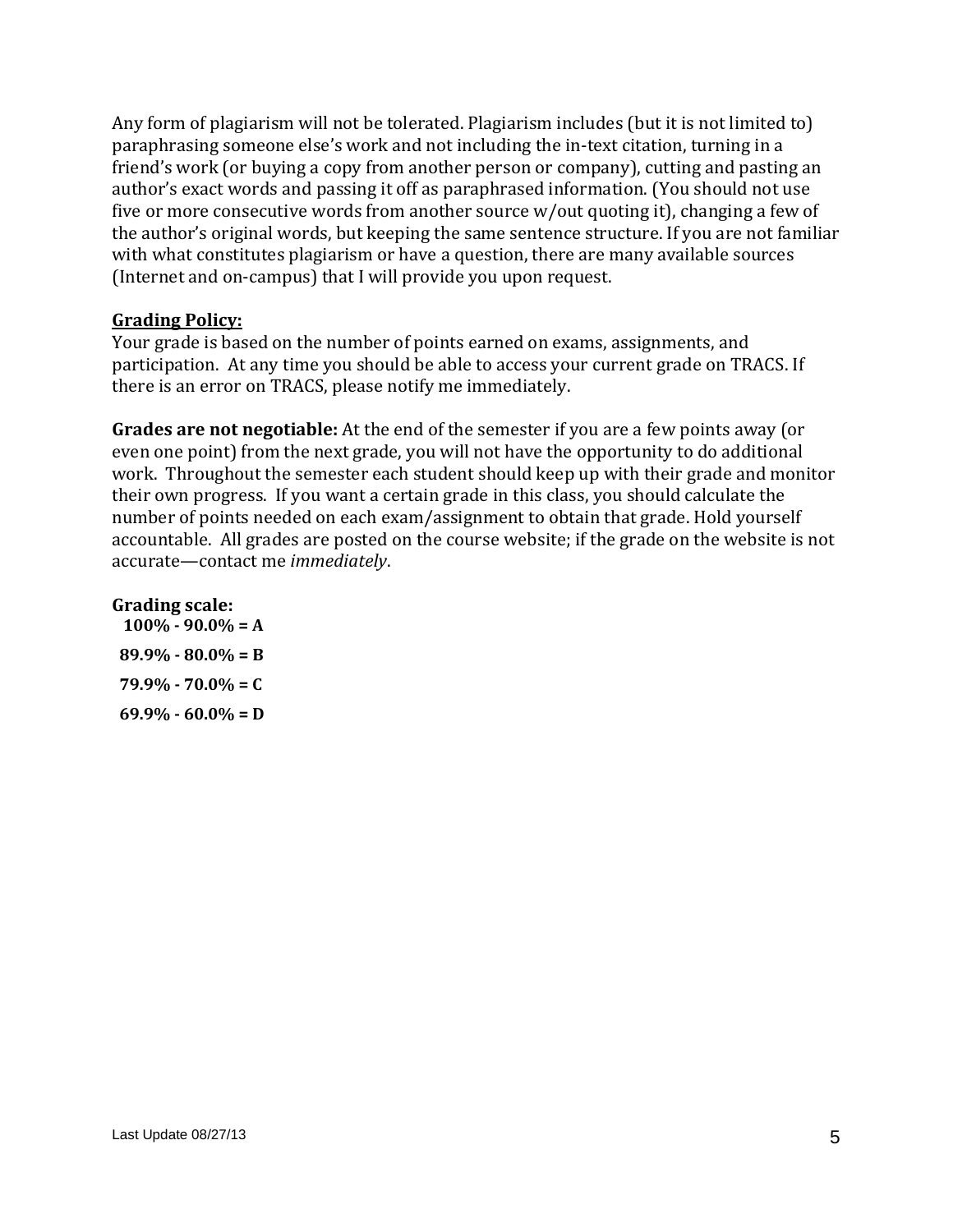## **Course Schedule and Reading Schedule:**[1](#page-5-0)

# **Week 1/Aug 27: Introduction to Class**

Go over syllabus Diagnostic exam *Assignment:* Begin examining the literature on the topic of violent offending; think about what area you would like to focus on for your research project.

## **Week 2/Sept 3: Introduction to Research; Theory and Research**

*Please note: the reading listed for each day should be read when you come to class that day.* Bryman, Ch. 1: The Nature and Process of Social Research Bryman, Ch. 2: Social Research Strategies Bryman, Ch. 3: Research Designs Shadish et al. Ch 1: Experiments & Generalized Causal Inference Bem, D. J. (2003). Chapter 8: Writing the empirical journal article. (Available on TRACS) The role of a literature review in publication. (1998). *Journal of Criminal Justice Education*.

# **Week 3/Sept 10: Causation, Development Research Questions, and Validity**

Bryman, Ch 4: Planning a research project and formulating research questions Bryman Chapter 5: Reviewing the literature Shadish et al. Ch 2: Statistical Conclusion Validity & Internal Validity Armstrong, Lee, & Armstrong (2009). An assessment of scales measuring constructs . . . JRCD, 46(1): 73-105. *Optional Reading:* Davis (1985). The Logic of Causal Order. Sage Publication *Assignment: Review 1 of Justice Quarterly due.*

# **Week 4/Sept 17: Ethics**

Bryman, Ch. 6: The Ethics of Social Research Gadd et al., Ch 33: Research Ethics in Criminology Gadd et al., Ch 18: In Search of Fear (Conceptualization) *Assignment:* Complete Citi Training. Directions on TRACS. *Assignment DUE: Assignment 1 of Research Project*

# **Week 5/Sept 24: Secondary Data**

Bryman, Ch. 14: Secondary Data

Sorenson, H. T. Sabroe, S. & Olsen, J., (1996). A framework for evaluation of secondary data sources for epidemiological research. *International Journal of Epidemiology.*

Jacob, H. (1984). Using Published Data. Sage Publication.

Abu et al., (2011). Exploring NIBRS with a relational database

*Assignment:* go to ICPSR, identify databases that you could potentially use for your research ideas, be ready to discuss in class.

*Assignment: Review 2 of Justice Quarterly due.*

 $\overline{a}$ 

<span id="page-5-0"></span>Last Update  $08/27/13$  6  $1$  This is a "tentative" schedule; all updates will be made online and announced during class. The professor retains the right to modify this syllabus; this includes adding/deleting material and assignments.